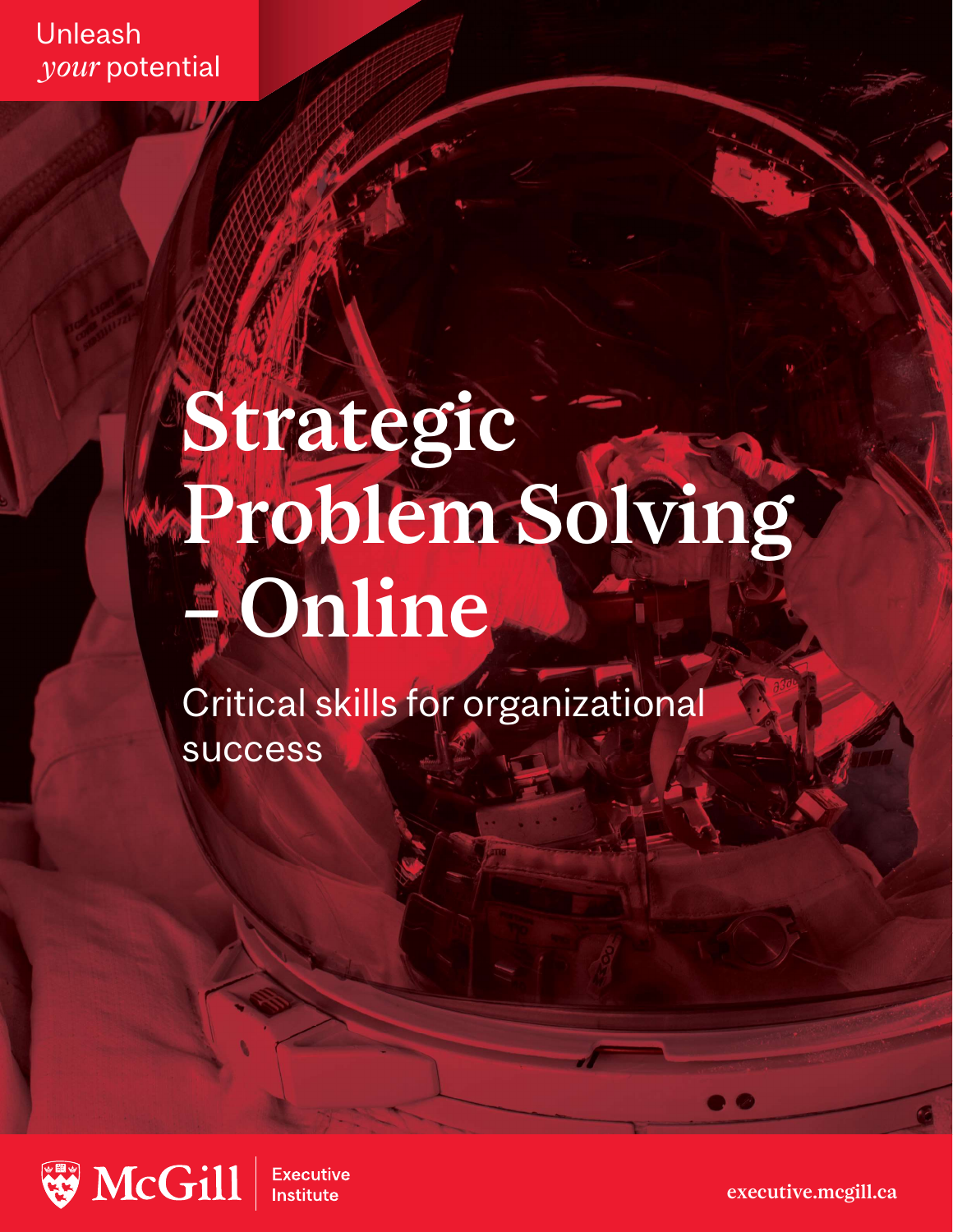## Program Overview

Of all the skills needed to succeed in work and life, research shows that complex problem solving is at or near the top. But for most of us, solving difficult problems and selling the solutions does not come naturally.

In this engaging and highly-interactive seminar, we show you how to become a better problem solver and solution seller. The goal is to guide you through each step in the 4S method: from how to state, structure and solve problems to how to sell the solutions.

During the seminar, you will apply the method and toolkit to a pressing organizational problem you face. You will leave with a greatly-improved understanding of how you can create value by helping your organization crack the problems that matter the most.

### **Key Benefits**

- $\blacktriangleright$  Understand how to overcome the cognitive biases and pitfalls of problem solving
- $\blacktriangleright$  Develop the discipline and confidence to tackle difficult problems outside your expertise
- $\blacktriangleright$  Define problems using the TOSCA framework
- $\blacktriangleright$  Learn how to structure a problem
- $\blacktriangleright$  Solve problems deductively using an analytics approach
- $\blacktriangleright$  Discover design thinking through an overview
- $\blacktriangleright$  Develop a persuasive report or presentation to sell the solution

### Who should attend? What is included

This program is designed for managers, executives, engineers, and entrepreneurs who need a toolkit for innovation. Participants will learn how to provide more impactful, advanced, and sustainable solutions to complex problems in the business world.

The registration fee includes facilitation by our highly-rated faculty members, a comprehensive digital workbook, resultsoriented exercises, and a certificate of completion from the McGill Executive Institute.